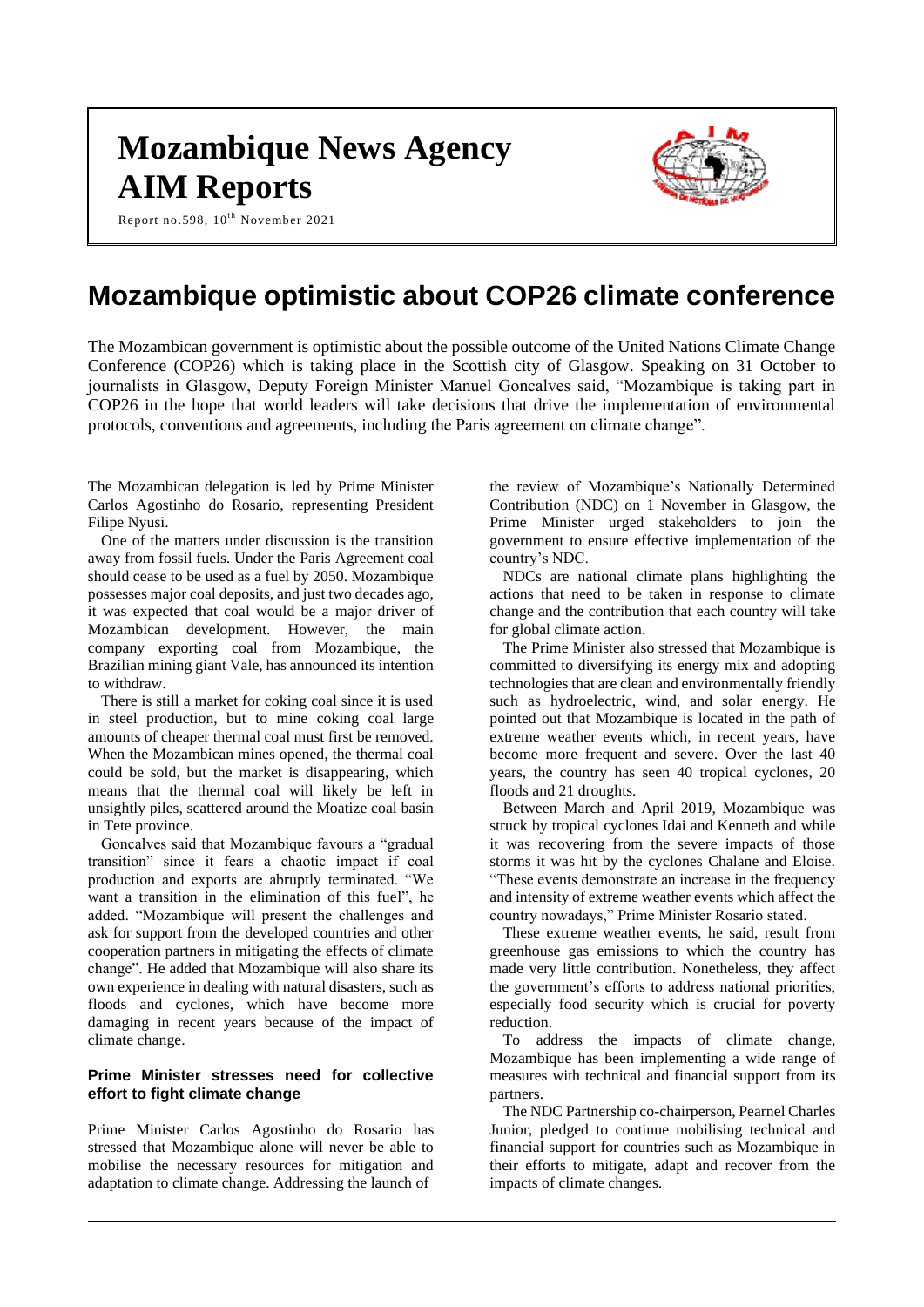# **Mozambique supports forest and land use declaration**

Prime Minister Carlos Agostinho do Rosario on 2 November said that Mozambique supports the Declaration on Forests and Use of Land, a commitment adopted by over a hundred countries at the United Nations Climate Change Conference (COP26), commit to stopping deforestation by 2030.

Addressing the summit, Prime Minister Rosario declared that Mozambique will strive to ensure, by 2030, that 62 per cent of its national energy mix comes from renewable sources, in the framework of the UN's Sustainable Development Goals (SDGs).

"However, we acknowledge that the accomplishment of these goals will be a great challenge for Mozambique because they require suitable technologies and financial resources to ensure the mass use of clean energies," the Prime Minister stated.

He added that the country remains committed to using the carbon market to promote sustainable forest management and stressed that the country's candidacy to become a non-permanent member of the UN Security Council for 2023-2024 would add its voice to the agenda of climate change.

The Prime Minister reaffirmed Mozambique's commitment to work collectively with others to draw up concrete, effective, and realistic actions leading to a holistic approach to addressing climate change. "Because of the frequency and intensity of the extreme weather events recorded by our country, our approach will be based on prevention, adaptation, mitigation, and the resettlement of the affected population", he said. Mozambique was also committed to "the construction of resilient infrastructure as well as the management of water resources".

He stressed that Mozambique alone will not be able to mobilise the necessary funds to face the impacts of climate change. He pointed out the need for "the mobilisation of more resources, easing access criteria, and technology transfer".

Mozambique's priority, he added, is the implementation of an energy transition programme based on a diversified energy mix with cleaner, environmentally friendly energies in coordination with the country's development programmes. But the transition, he added, must be gradual and phased to minimize the impact on the country's economic development. Thus, Mozambique proposes the use of natural gas as a transitional energy source on the way to greater reliance on renewables.

# **Poachers sentenced to long prison terms**

The Skukuza Regional Court in South Africa's Mpumalanga province on 5 November sentenced two Mozambican rhino poachers to sixteen years in jail.

Jordan Samuel Mathonsi and Gorge Masangu were arrested on 24 February during an operation to apprehend three armed poachers in the Kruger National Park. The rangers confiscated a hunting rifle along with

ammunition and two rhino horns. The third culprit escaped.

The Court sentenced the accused to three years imprisonment for trespass, one year for illegal immigration, ten years for poaching, five years for possession of an unlicensed firearm, two years for possession of unlicensed ammunition, and six years for possession of a prohibited firearm (with no serial number). Once concurrent sentences are taken into account this comes to a sentence of sixteen years each.

The South Africa Police service welcomed the sentencing and congratulated the work of the Skukuza Stock Theft and Endangered Species Unit. The provincial police commissioner, Lt Gen Semakaleng Manamela, stated "I am delighted and impressed by the hard work displayed by these members. They should keep it up so that we can save and protect our endangered species".

This was the third case in the space of a fortnight, in which South African courts sentenced Mozambican poachers to long prison terms. On 21 October the Mogwase Regional Court in North West province sentenced three Mozambican nationals, charged with killing three female rhinos, possession of a prohibited firearm, possession of ammunition, and possession of six rhino horns to an effective 35 years in prison. The following day, the Skukuza regional court sentenced another three poachers, one of them a Mozambican, to prison sentences totalling 105 years for killing rhinos in the Kruger National Park.

# **Mozambique and Zimbabwe to jointly manage river basins**

The governments of Mozambique and Zimbabwe on 27 October signed an agreement for the management of the water and ecosystems along the Buzi, Pungoe and Save Rivers which flow between the two countries.

The agreement was signed virtually by the Minister of Public Works, Joao Machatine, and the Zimbabwean Minister of Land, Agriculture, Fisheries, Water and Rural Settlements, Jongwe Musaka.

The project will run between 2021-2024 and will be implemented by the Central Regional Water Board (Ara-Centro) and Zimbabwe's National Water Authority (ZINWA). It has a budget of US\$6 million funded by the Global Environmental Facility (GEF).

Under the project, the countries will share earlywarning information to mitigate floods and droughts and take measures to conserve and restore the ecosystems for sustainable subsistence. In particular, action will be taken to deal with small-scale gold mining which currently leads to serious rivers pollution. A third component will address integrated planning regarding the ecological flow of the rivers.

Speaking after the signing ceremony, Machatine said that the project is an extremely important instrument as it will enable the government to plan and implement its development projects. He stressed that "we hope to significantly reduce the large economic impact and havoc caused by the flooding of the Buzi River".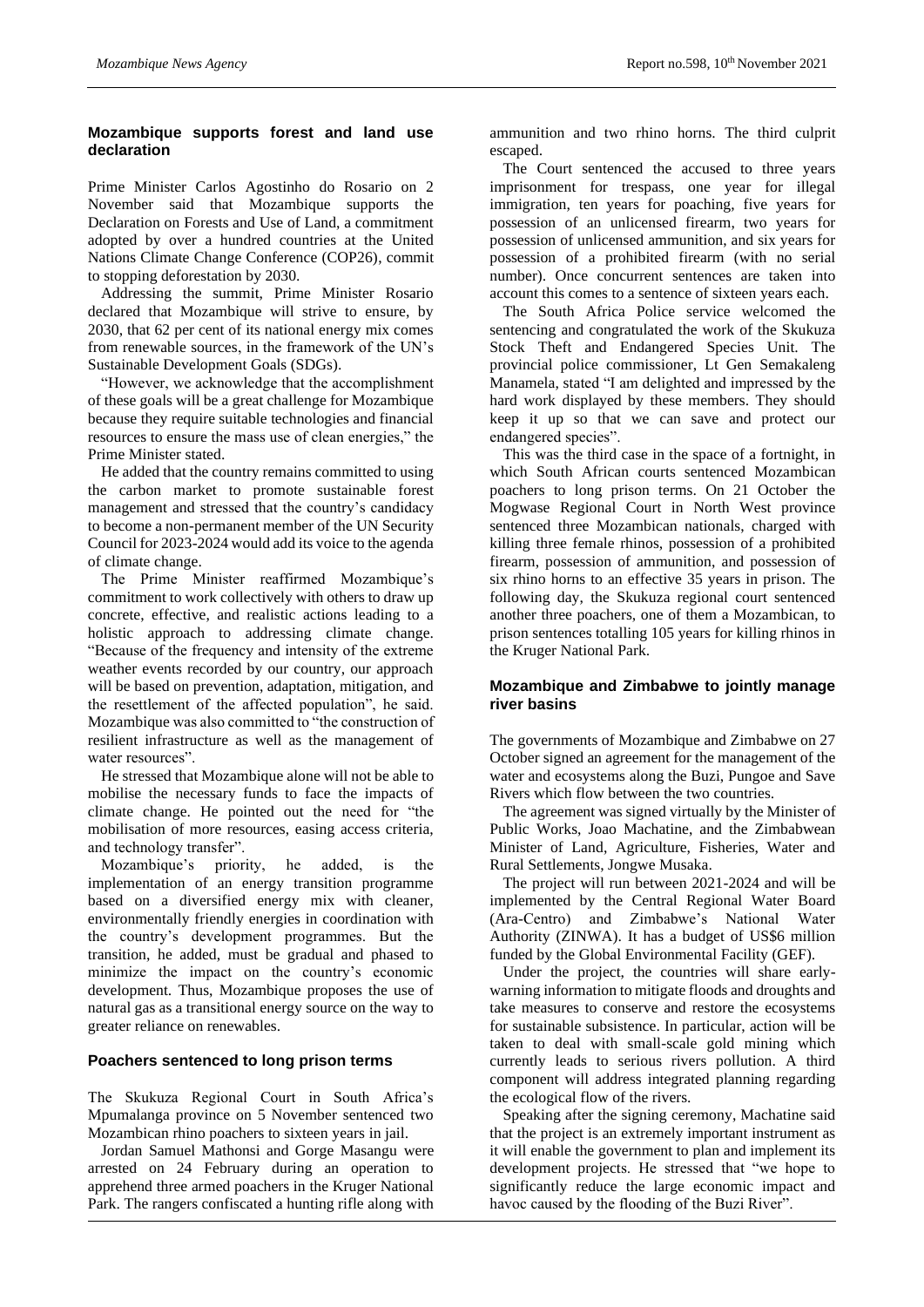#### **ENI confirms LNG production from mid-2022**

The Italian energy company ENI has confirmed that it will start the production and export of liquefied natural gas (LNG), from its floating platform off the coast of the northern Mozambican province of Cab Delgado, from mid-2022.

The Mozambican Minister of Mineral Resources and Energy, Max Tonela, gave this news at a press conference in Maputo on 5 November, held shortly after President Filipe Nyusi had granted an audience to the ENI Chief Executive Officer, Claudio Descalzi.

The floating LNG platform is under construction in a South Korean shipyard, and Tonela expected the construction to be complete by the end of this year. The platform must then be towed to the Coral South gas field in the Rovuma Basin, about 40 kilometres from the Cabo Delgado coast.

"So, there is a positive prospect that, as from the end of the first half of 2022, Mozambique will produce and export LNG", said Tonela.

Descalzi said that the drilling of the wells in Area Four of the Rovuma Basin, from which the gas will be extracted, has already been completed. The floating LNG platform was now a reality, he added, and will be the first project to produce LNG from the natural gas reserves in Cabo Delgado. He added that he had also discussed with President Nyusi, a range of other projects including the production of bio-diesel, paints, varnishes, plastics, and glue.

ENI's floating platform is expected to produce 3.4 million tonnes of LNG a year. All this has already been sold under a contract with the multinational petroleum company BP, valid for the next 20 years.

Unlike the onshore LNG projects, the floating platform has not been affected by the terrorist attacks in Cabo Delgado. The project is based on six wells drilled in waters that are around 2,000 metres deep from which the gas will be pumped to the platform. The Coral South field, discovered by ENI in May 2012, contains an estimated 16 trillion cubic feet of natural gas.

#### **ExxonMobil: no change of plan for Rovuma LNG project**

The American oil and gas giant ExxonMobil has confirmed that there has been no change of plan for its liquefied natural gas project off the coast of the northern province of Cabo Delgado.

The company is the operator for the onshore LNG facility using gas from offshore Area Four in the Rovuma Basin. In total, the Rovuma LNG Project is expected to cost US\$30 billion to construct and will produce 15 million tonnes of LNG a year.

However, recent reports have suggested that ExxonMobil is preparing to walk away from the project due to worldwide concerns about the effects of burning hydrocarbons on global warming and questions over whether the project would ever make a return on the investment.

In particular, the "Wall Street Journal" published an article suggesting that the company's board of directors could cancel the project. The likelihood of it taking this decision was boosted in May when three members were elected to the 12 member board on a platform of turning the company away from fossil fuels.

Despite the speculation, ExxonMobil has once again officially confirmed that there is no change in plans. The company has repeatedly postponed making its Final Investment Decision for the Rovuma LNG project, but speaking at the Eurasian Economic Forum in Verona, Senior Vice President Neil Chapman stressed "we don't know the date (for the final investment decision) right now but there's no change and what was reported in the US media was not correct".

ExxonMobil and its partner the Italian energy company, ENI, are the operators in Offshore Area Four. ENI is leading the project that involves a Floating Liquefied Natural Gas platform, which is under construction in South Korea. This platform will be towed into position in the Mozambique Channel next year and will produce 3.4 million tonnes of LNG a year. Under an agreement reached in 2016, all of the LNG produced at the floating platform will be sold to BP.

The full breakdown of the companies participating in Area Four is ExxonMobil and ENI (the operators who each hold a 25 per cent stake), the China National Petroleum Corporation (20 per cent), Kogas of South Korea (10 per cent), Galp of Portugal (10 per cent), and Mozambique's own National Hydrocarbon Company, ENH (10 per cent).

#### **GL Energy to build 250 Megawatt power plant**

The Mozambican government and GL Energy Mocambique on 4 November in Maputo signed a concession agreement for the finance and operation of a 250 Megawatt gas fired power plant in Nacala district, on the coast of the northern province of Nampula.

The agreement was signed by the Minister of Mineral Resources and Energy, Max Tonela, and the Director of GL Africa Energy, Michael Kearns.

Over the next 16 months, GL Energy Mocambique will build a power plant with a 50 MW capacity. The second and third phases will add 200 MW and will be completed within 24 months.

The deal is a 30-year Public-Private-Partnership (PPP) with the publicly-owned electricity company, EDM, holding the public interest in the project as well as being the off-taker of the electricity.

The plant will improve supply in a country where 40 per cent of the population has no access to reliable electricity, and the power plant will support the country's plan to turn the region into a power hub.

The project is a key pillar of the government's gas monetisation strategy, using liquefied natural gas (LNG) for Cabo Delgado to replace the need to use coal and diesel for generation. GL Africa Energy is a UK registered company involved in energy generation in the Great Lakes and Southern Africa.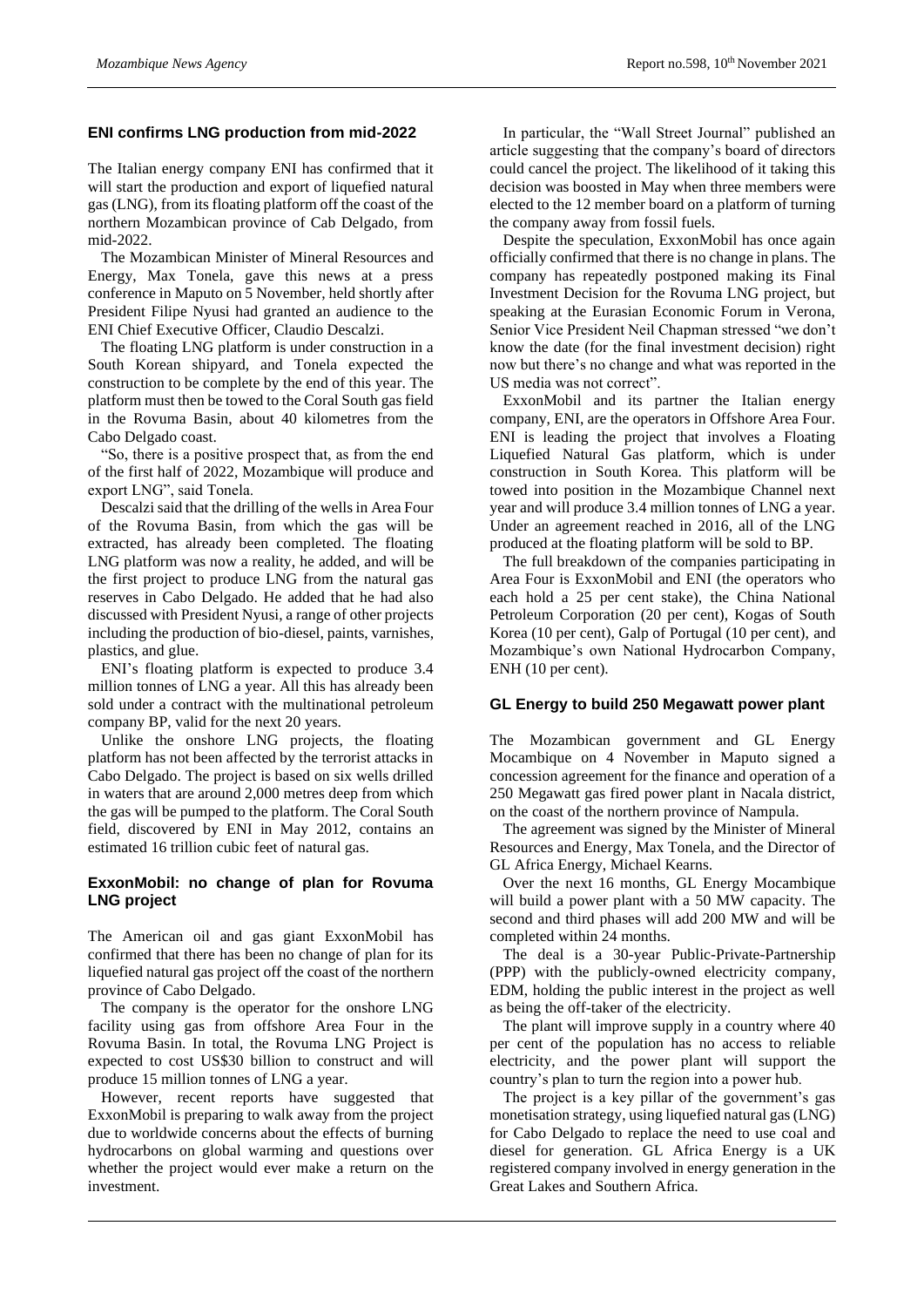#### **Coastal shipping on verge of collapse**

Mozambique's coastal shipping system remains unsustainable and on the verge of collapse, Deputy Transport Minister Manuela Rebelo admitted in an interview with the independent television station STV on 31 October.

In the recent past, the Transport Ministry enthusiastically proclaimed that coastal shipping was the way to solve key transport problems, arguing that it should be cheaper to move bulk cargo by ship along Mozambique's 2,800 kilometres of coastline than by road. However, this optimism failed to take into account the country's antiquated maritime regulations, notably the imposition that ships must use tugs to guide them into port.

Rebelo said coastal shipping is not flowing "because of the unnecessary but mandatory imposition to use tugboats, which are very expensive". The situation, she added, is critical and many operators in Mozambique have decided to halt their operations.

Meanwhile, in a bid to avert the collapse of coastal shipping, the Transport Ministry has launched a drive to amend the legislation. "The legislation is under review, in order to reduce the operational costs and relaunch the activity across the country", Rebelo said. She added that she expects the rules to be changed next year.

The Ministry of Transport is also concerned with the lack of sailors in Mozambique, which results in most maritime navigation being carried out by foreign citizens. Rebelo said that, with such a long coastline, it was difficult to understand why the country has so few sailors.

#### **Security returning to central region**

Defence Minister Jaime Neto on 29 October told reporters that security has been restored in the central provinces following the death on 11 October of Mariano Nhongo, the leader of the self-styled 'Renamo Military Junta'.

Speaking to the press after a Maputo ceremony at which new military attaches from Spain, Germany and France were accredited, Neto declared "after the work done by the defence and security forces, and with the neutralisation of Mariano Nhongo, the security situation in the central region is tending to return to calm".

He added that, despite Nhongo's death, the defence forces are continuing their operations in order to eliminate any remaining threat against public security. "We believe the situation is calming down, but the defence and security forces remain on the alert", said the Minister. "They are on the ground seeing whether there is any threat from members of the Renamo Military Junta".

He urged all Mozambicans to reconcile and take part in the development of the country. "Those who have been creating situations of instability should reconcile with the entire Mozambican people", he said. "The agenda of the government and the President is an agenda

of development, in which all Mozambicans are called upon to participate".

Any Mozambican who was thinking of joining movements of destabilisation such as the Military Junta should give up the idea, Neto warned. "We are all members of this family", he said, "and there is no room for any misunderstanding between us. We have the necessary conditions for the country to move forward".

Nhongo broke with the mainstream of Renamo in early 2019, and denounced Ossufo Momade, the leader elected at a Renamo congress in January of that year, as "a traitor". He rejected the peace agreement that President Filipe Nyusi and Momade had signed in August 2019 and demanded that the government negotiate with him instead.

Throughout 2020 the Junta staged deadly ambushes on the main roads in Manica and Sofala provinces, but this year there have only been a couple of attacks. Nhongo's men were drifting away, accepting the demobilisation offer from the government. When he died on 11 October, Nhongo was virtually alone.

#### **Defence Minister optimistic about capacity building**

Defence Minister Jaime Neto said on 3 November that the capacity building for defence and security units by the European Union Military Training Mission in Mozambique (EUTM-Mozambique) will improve the technical skills of the infantry, navy, and air force in the fight against terrorism in the northern province of Cabo Delgado.

The minister was speaking at the barracks of the marines in Catembe at the launch of EUTM-Mozambique. He stressed that, besides military operational skills, the mission will also cover human rights issues including the protection of women and children.

The mission is the first of its kind in Mozambique and will last two years. It has a budget of  $E16$  million (US\$18.5 million) which includes the supply of training equipment as well as non-lethal support material.

"Our main focus is the return of peace and security to Cabo Delgado", said Neto, adding that "with the skills transmitted by the EU mission, the armed forces will be ready to fulfil their mission and to defend the Mozambican people and the country's territorial integrity, at any cost, from any threat".

At the end of the EU mission, he said, the defence forces should be better prepared to combat terrorism and violent extremism. "We believe we can depend on you and the very large experience the EU mission has in the struggle against this evil" he added.

The Portuguese Defence Minister, Herminio Maio, noted that the launch of the mission represents a very powerful bond between Mozambique and the EU.

\_\_\_\_\_\_\_\_\_\_\_\_\_\_\_\_\_\_\_\_\_\_\_\_\_\_\_\_\_\_\_\_\_\_\_\_\_\_\_\_\_\_\_\_

This is a condensed version of the AIM daily news service - for details contac[t pfauvet@live.com](mailto:pfauvet@live.com)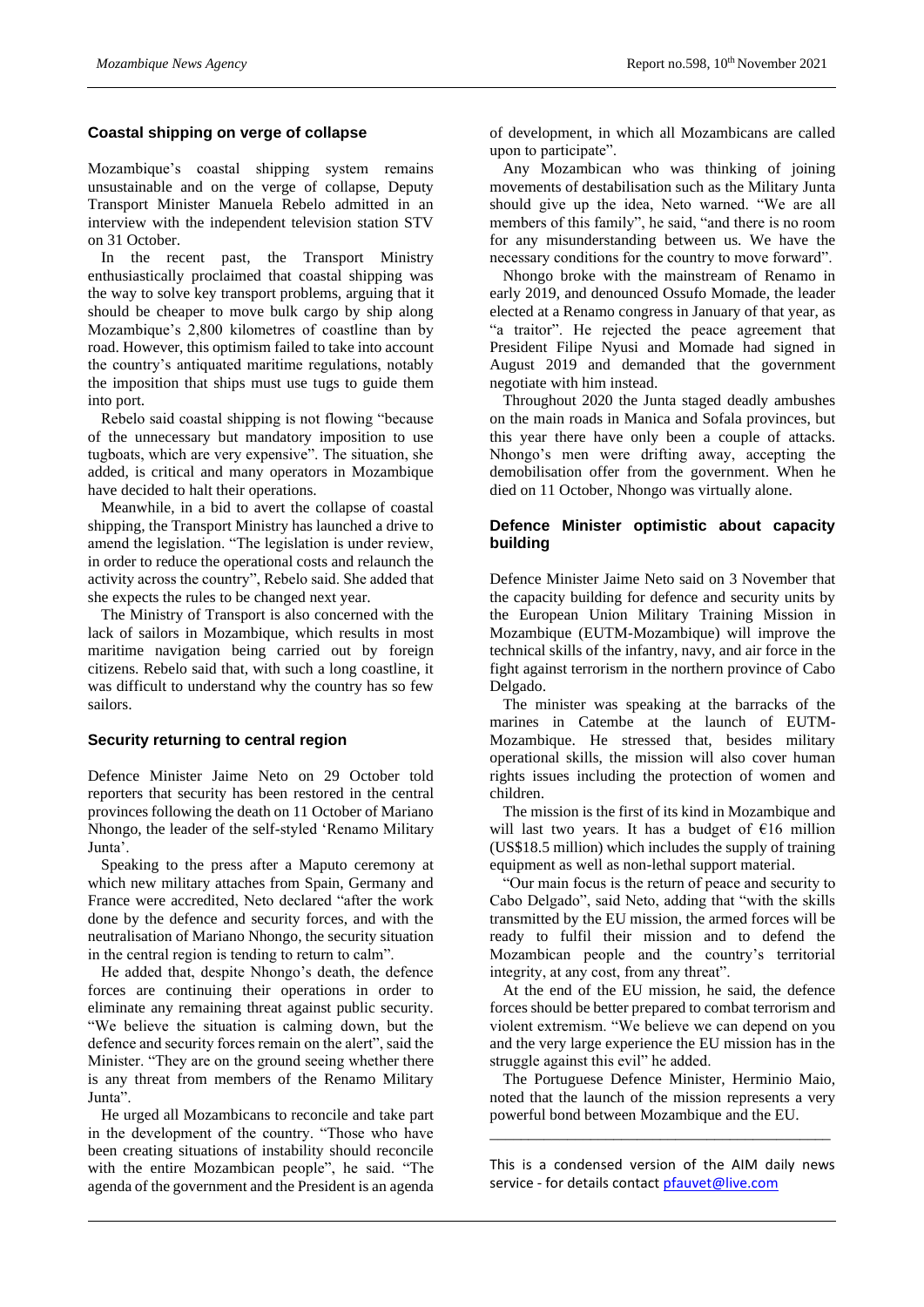#### **UNICEF needs over \$66 million for Mozambique**

*\_\_\_\_\_\_\_\_\_\_\_\_\_\_\_\_\_\_\_\_\_\_\_\_\_\_\_\_\_\_\_\_\_\_\_\_\_\_\_\_\_\_\_\_\_\_\_\_\_\_\_\_\_\_\_\_\_\_\_\_\_\_\_\_\_\_\_\_\_\_\_\_\_\_\_\_\_\_\_\_\_\_\_\_\_\_\_\_\_\_\_\_\_\_\_\_*

The United Nations Children's Fund (UNICEF) on 26 October warned that it has only received just under US\$30 million in donations for its life-saving and lifesustaining work with children and their caregivers in Mozambique.

The organisation's 2021 Humanitarian Action for Children appeal was revised upwards in June to US\$96.5 million due to escalating needs, particularly in the northern province of Cabo Delgado where islamist terrorists have wreaked untold economic damage and human misery.

However, only US\$29.9 million has been received, and even when taking into account a carry-over of US\$13.3 million there remains a 55 per cent funding gap. The most neglected areas are its Education programme which has a funding gap of 87 per cent, and its Child Protection programme which still needs to receive 65 per cent of its budget. Its Social Protection programme has a 62 per cent funding gap.

Among the donors to the appeal are the governments of Canada, Japan, Norway, Sweden, Italy, the United Kingdom, and the United States. The UNICEF appeal has also received funds from the European Civil Protection and Humanitarian Aid Operations, Education Cannot Wait, the Global Alliance for Vaccines and Immunisation, the Japan National Committee for UNICEF, and the United Nation's Central Emergency Response Fund.

UNICEF notes that people continue to be affected by insurgent attacks in the northern parts of Cabo Delgado and points out that the International Organisation of Migration estimates that in September there were 744,949 internally displaced people, of whom 52 per cent are children. UNICEF warns that "the precarious food insecurity situation is expected to continue across conflict-affected areas of Cabo Delgado as a result of poor access to food sources and arable land".

It notes that the defence and security forces along with their allies from Rwanda and the Southern Africa Development Community (SADC) continue to clear conflict-affected areas. However, it points out that "while this resulted in increased access to some districts previously unreachable, and the clearing of known insurgent bases, attacks continue as the fractured insurgent factions engage in small-scale attacks including further north and west than previously seen".

As the government forces have taken back control of areas, some displaced people have participated in "gosee" visits to check on their property and the local security situation. However, UNICEF warns that the situation is not yet stable enough for returns in all areas and notes warnings that "as civilians and humanitarian aid go into areas of conflict that have been deserted, targeting of civilians by insurgents is likely to increase in an attempt to access food and other supplies".

There have been other positive developments and UNICEF highlights the approval by the Mozambican government of a three-year reconstruction plan for Cabo Delgado with a budget of US\$300 million, focusing on the districts recently cleared by the security forces. This will be structured around humanitarian assistance, recovery of infrastructure, and economic and financing activities.

#### **WFP distributing half rations due to shortfall**

The United Nations' World Food Programme (WFP) on 25 October announced that due to limited resources it was only able to provide half rations to 925,000 people living in northern Mozambique - equivalent to only 39 per cent of the calories required.

In response to this situation, WFP is now implementing a vulnerability-based exercise for internally displaced people and host communities to better target food assistance.

People require food aid in the northern province of Cabo Delgado as a result of islamist terrorism, and WFP laments that "after two decades of peace and stability, the intensification of violence in Cabo Delgado Province threatens socio-economic progress". Parts of Cabo Delgado have been under attack from terrorists since October 2017, forcing people from their homes and destroying livelihoods. The United Nations High Commission for Refugees (UNHCR) estimates that 745,000 people have been displaced whilst many people in the host communities also lack food.

The shortage in funding is also affecting WFP's ability to provide nutrition, in the form of Super Cereal Plus, to children under the age of five. It is currently feeding just under four thousand children in Cabo Delgado through a blanket supplementary feeding programme to prevent moderate acute malnutrition among displaced children between the ages of six and 59 months. It points out that it would expand this programme to other districts in northern Mozambique if it had the funds.

Currently, WFP needs US\$183 million to meet its funding requirements for Mozambique until the end of March 2022.

#### **SERNIC incinerates over 400 kilogrammes of amphetamines**

The National Criminal Investigation Service (SERNIC) on 3 November incinerated 410 kilogrammes of the illicit drug amphetamine seized by the authorities in August in the southern city of Matola. The drugs were destroyed in Moamba district, about 60 kilometres northwest of Maputo.

SERNIC Inspector Henrique Mendes told reporters that the drugs were found in a house in the Matola neighbourhood of Fomento where the police arrested the owner of the house who is a Congolese national. "The origin of the drug is not yet known, but a probe is underway to find out the final destination, as well as the whereabouts of other people involved," he said. The seizure, he added, was the largest confiscation of drugs in Maputo city and province this year.

Assessing the overall drug trafficking and consumption in Maputo city, Mendes pointed out that cannabis sativa, commonly known as weed, remains the most consumed drug.